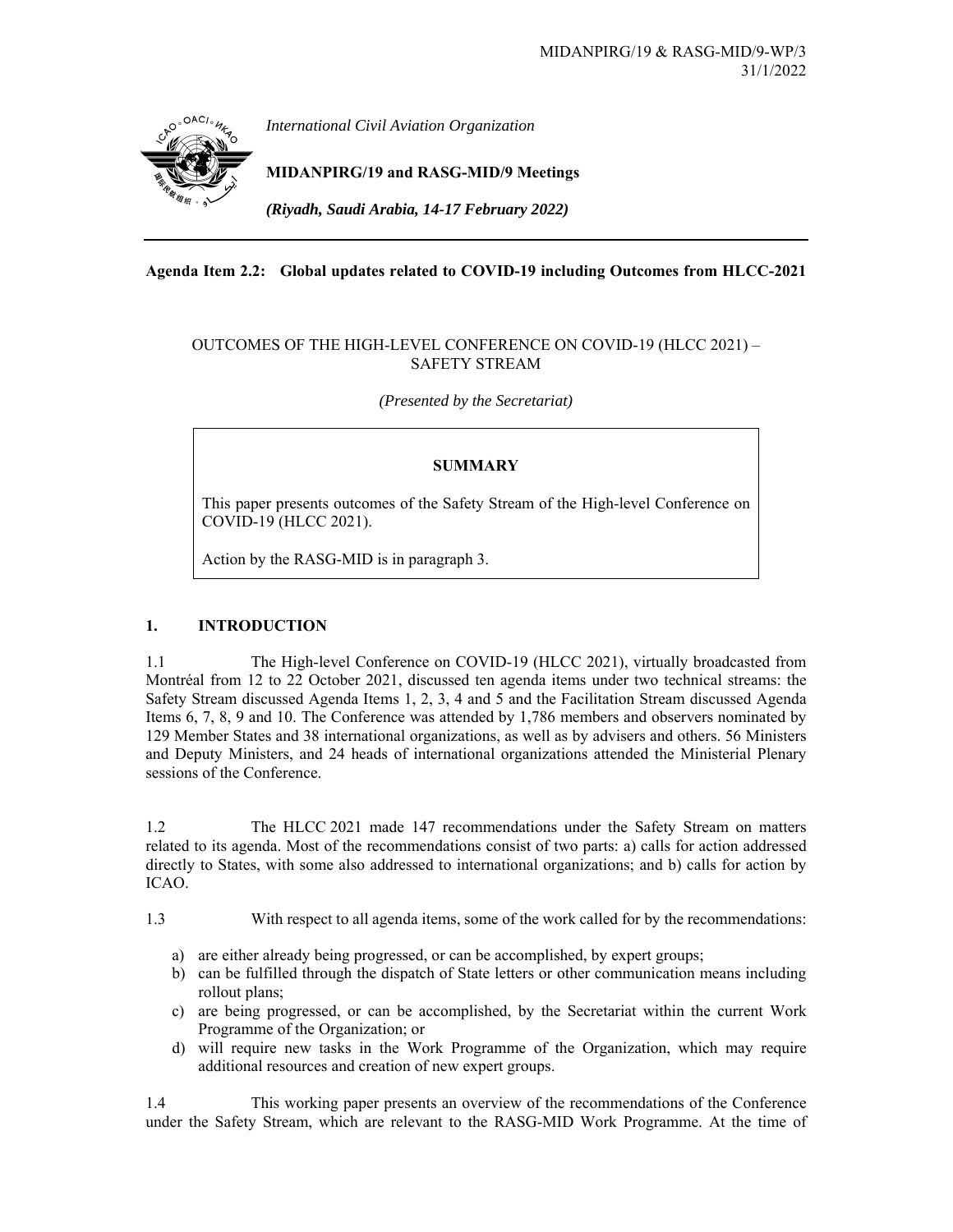- 2 -

publishing this working paper, recommendations can be found in the Yellow Cover Report, available on the ICAO website, at: Yellow Cover Report (icao.int)

### **2. DISCUSSION**

2.1 Under the Safety Stream, the recommendations adopted by the Conference cover a wide range of subjects including:

- a) safety and operational measures related to the COVID-19 pandemic, the establishment of contingency arrangements by States, lessons learnt and how to plan for mitigating the effects of a similar occurrence in the future;
- b) the Global Aviation Safety Plan (GASP), the implementation of regional and national aviation safety plans, as well as evolving regulatory capacity in aviation;
- c) standardization associated with the oversight and new approaches, risk management, as well as ground handling;
- d) implementation and support to States in accomplishing certain safety oversight, accident and incident investigation as well as safety management functions and activities;
- e) other subjects that were not covered by a specific agenda item, including accident and incident investigation, Universal Safety Oversight Audit Programme Continuous Monitoring Approach (USOAP CMA), Global Air Navigation Plan (GANP), the global aeronautical distress and safety system (GADSS) as well as the impact of 5G to safety critical radio altimeter functions safety and operational measures related to the COVID-19 pandemic.

2.2 The follow-up to the recommendations of the Conference will involve considerable work, which may be tasked to ICAO expert groups, include panels, study groups and the Secretariat.

## 2.3 **GASP, and implementation of regional and national aviation safety plans**

2.4 The Safety Stream reviewed working papers regarding comments on the 2023-2025 edition of the GASP, including the Secretariat proposals developed though the GASP Study Group (GASP-SG). The Safety Stream agreed on:

- a) the need to continue evolving the GASP, focusing on a revision of the GASP update process, including alignment with other Global Plans and the revision of GASP goals, targets and indicators;
- b) the impact of global aviation disruption events, including the COVID-19 pandemic, on strategic safety planning; and
- c) further enhancing a performance-based approach and strengthening risk management capabilities at global, regional and national levels.

2.5 The Safety Stream expressed wide support for the proposed topics for the draft 2023- 2025 edition of the GASP and agreed on the need for the GASP-SG to examine the appropriate means to take into consideration input from the Conference and the questionnaire, in preparation for subsequent endorsement of the GASP at the 41st Session of the ICAO Assembly.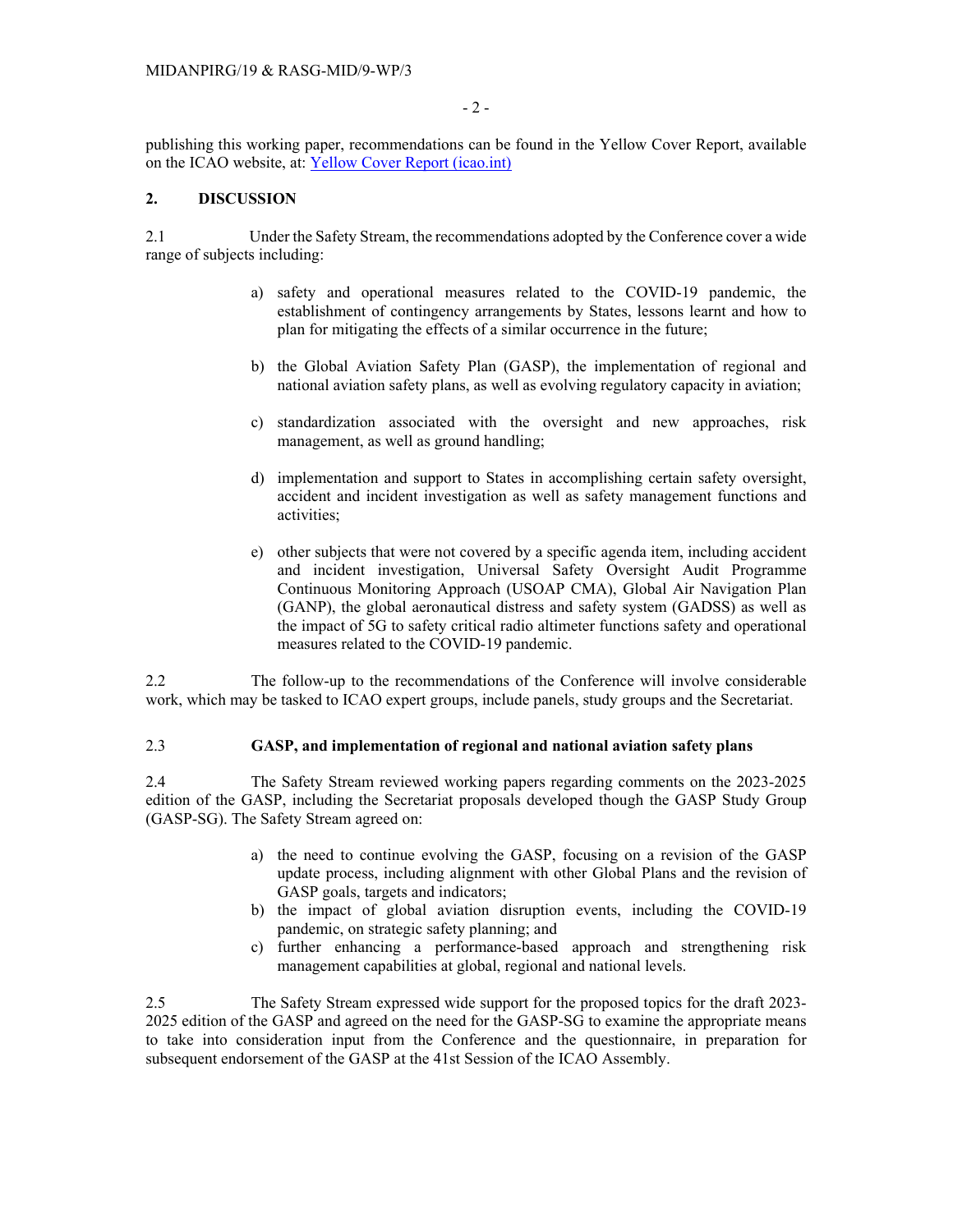- 3 -

2.6 The Safety Stream noted the interest for the planning and implementation regional groups (PIRGs) and regional aviation safety groups (RASGs) to include the management of COVID-19 impact in their agenda and work programmes, to support a safe recovery.

2.7 The Safety Stream agreed on the need for ICAO to continue with its efforts of updating existing guidance material and tools related to the implementation of regional and national aviation safety plans. The Safety Stream also agreed on the need for the GASP-SG to examine the appropriate means to take into consideration input from the Conference to revise existing ICAO guidance materials and tools that support the implementation of regional and national aviation safety plans, in line with the GASP. Recommendations call for States to develop and implement their national aviation safety plan (NASP) and provide the most recent version of their NASP for posting on the ICAO GASP public website. ICAO will submit a global report regarding the development of NASPs at the 41st Session of the Assembly.

#### 2.8 **Enhancing safety by advancing and strengthening regional cooperation**

2.9 The Safety Stream discussed working papers on how to enhance regional implementation support mechanisms to assist States in accomplishing certain safety oversight, accident and incident investigation and safety management functions and activities. The Safety Stream highlighted the importance of strengthening regional safety oversight organizations (RSOOs), regional accident and incident investigation organizations (RAIOs), and other regional cooperation mechanisms by providing them with the necessary resources to ensure sustainability, as well as encouraging these organizations to actively participate in the RSOO Cooperative Platform (RSOO CP); the Global Aviation Safety Oversight System (GASOS); and the coordination of assistance activities under the Aviation Safety Implementation Assistance Partnership (ASIAP).

#### 2.10 **Increasing participation in the contributory bodies PIRGs and RASGs**

2.11 The Secretariat highlighted the low level of support, technical expertise and participation by States, international organizations and industry to the contributory bodies of the PIRGs and RASGs as a common problem across most regions. The Safety Stream noted the proposed means to increase participation in the contributory bodies of the PIRGs and RASGs and expressed its support for these activities.

2.12 The Safety Stream agreed on the need for States to support the RASGs' data-driven, State-industry collaboration model to reduce fatality risk in a post-pandemic environment. The Safety Stream recognized the importance of on-going coordination between RASGs and PIRGs, recognizing that they both have unique missions. The Safety Stream also agreed on the need for ICAO to promote the proposed model of collaboration between States and industry to establish protocols into the work of the PIRGs and RASGs, to support global aviation safety.

#### 2.13 **GANP and other safety and air navigation related matters**

2.14 Although the Secretariat did not present a working paper to HLCC 2021 regarding the revision of the Global Air Navigation Plan (GANP), as was the case with the GASP, States and International Organizations presented working papers on the subject. Discussion related to the GANP included: the definition of performance metrics; the impact of the COVID-19 pandemic on the air transport system and service providers; mitigating the risk of 5G implementation to safety-critical radio altimeter functions; and the need for innovation in crisis recovery. The Safety Stream agreed that ICAO should facilitate discussions on a regional basis in order to build consensus around prioritization and identify critical paths and other opportunities to leapfrog technology. The Safety Stream also agreed that ICAO should continue coordinated aviation efforts, particularly at the International Telecommunication Union (ITU), to protect radio frequency spectrum used by aeronautical safety systems.